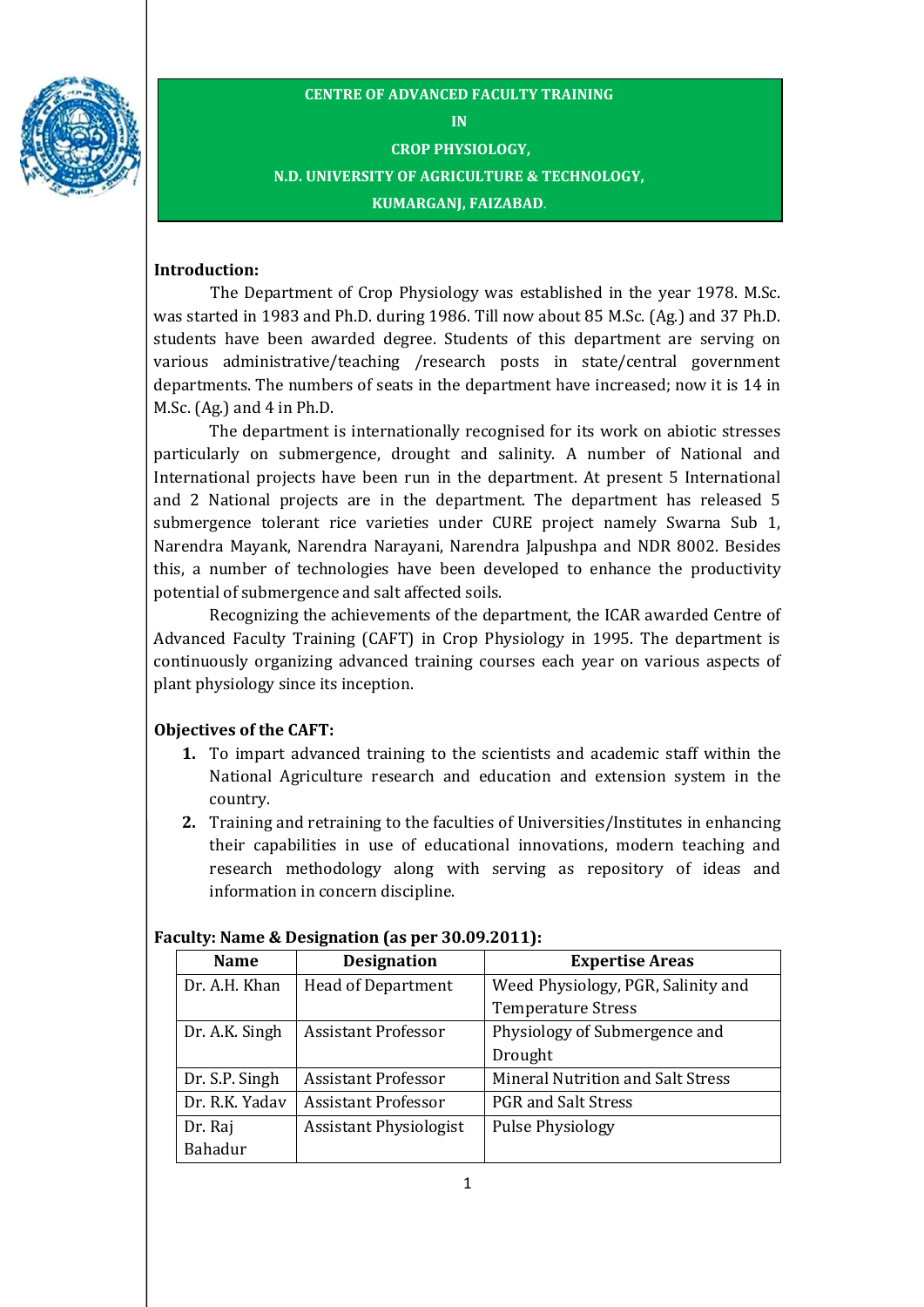| Dr. Gulab      | Rice Physiologist          | Rice Physiology          |
|----------------|----------------------------|--------------------------|
| Singh          |                            |                          |
| Dr. H.P. Singh | Seed Physiologist          | Seed Physiology          |
| Dr. M.P. Singh | <b>Assistant Professor</b> | <b>Mineral Nutrition</b> |

 **Four posts are vacant-** Hon'ble Vice-chancellor is making effort to full fill posts

## **Human Resource Development:**

Particulars of short courses/training programme for HRD conducted during XI plan period

| SI. |                                                                                                                                                 |         | <b>No. of Participates</b> |                 |      |
|-----|-------------------------------------------------------------------------------------------------------------------------------------------------|---------|----------------------------|-----------------|------|
| No. | Name of the programme                                                                                                                           | Period  | <b>Interna</b>             | <b>External</b> | Tota |
| 1.  | Harnessing Productivity Potential<br>of Salt Affected Areas: Physiological<br>and Molecular Approaches (2007-<br>(08)                           | 21 Days | 07                         | 15              | 22   |
| 2.  | Sustainable Improvement in Plant<br><b>Productivity Under Stress</b><br>Environments (2008-09)                                                  | 21 Days | 06                         | 16              | 22   |
| 3.  | Role of Growth Regulators in<br><b>Productivity Enhancement and Value</b><br>Addition in Agricultural and<br>Horticultural Crops<br>$(2008-09)$ | 21 Days | 09                         | 11              | 20   |
| 4.  | Crop Improvement Under<br>Submergence and Salt Stress:<br>Physiological and Molecular<br>Approaches (2010-11)                                   | 21 Days | 09                         | 14              | 23   |
| 5.  | Crop Improvement under Changing<br>Environment: Physiological and<br>Molecular Approaches (2011-12)                                             | 21 Days |                            |                 | 21   |

**Infrastructure Development (equipment):** Non recurring contingency was not allotted during entire 11th five year plan. But we purchased some equipments from the funds provided by other agency. The equipments purchased during this period are

- 1. Atomic Absorption Spectrometer
- 2. Moisture Meter
- 3. Electronic Balance
- 4. Flame Photometer
- 5. Double beam uv-vis spectrophotometer

**Renovation of lecture room/ laboratory:** Seminar hall was renovated in the year 2008-09 from the fund received from central assistance.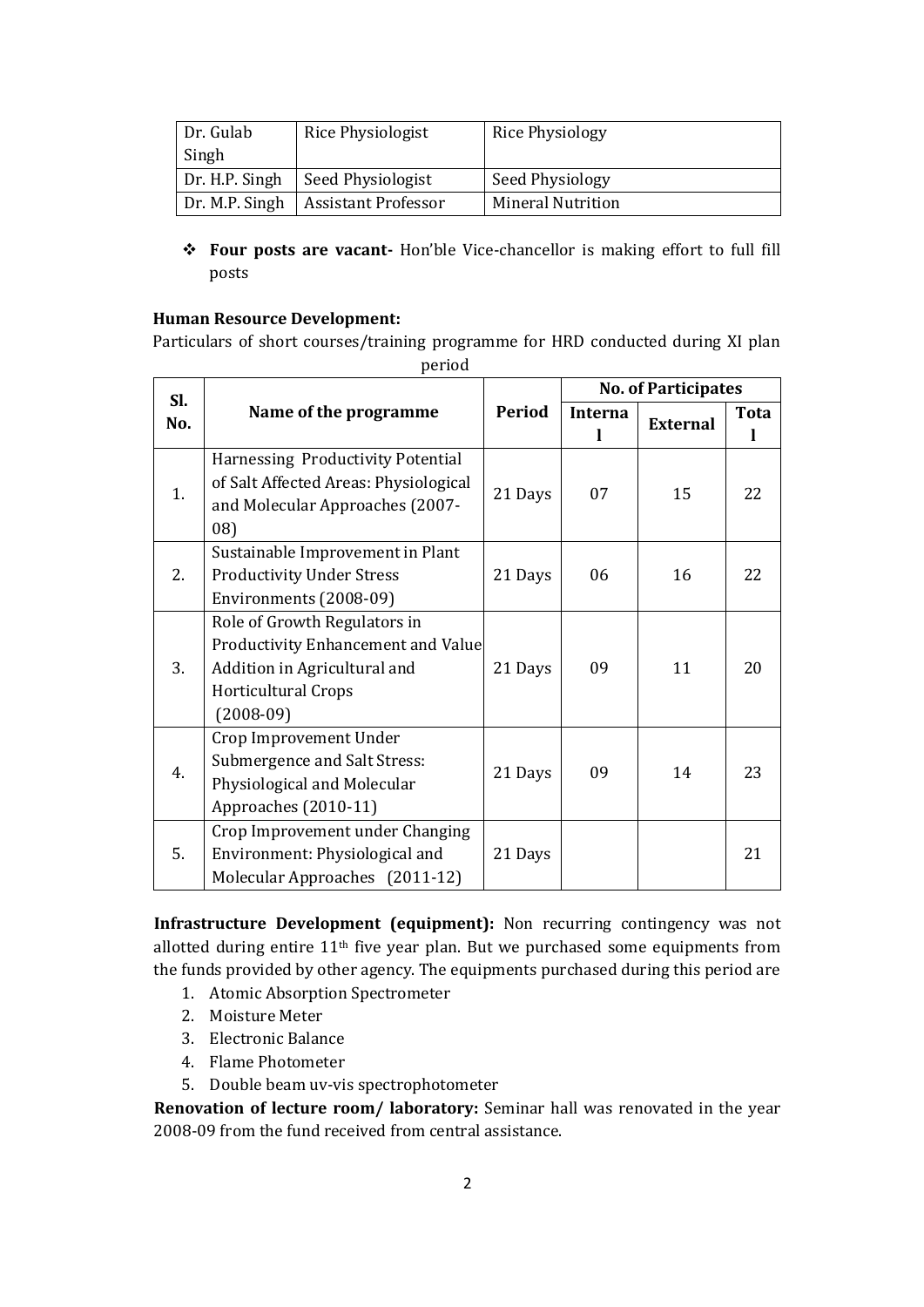**Library upgraded:** Books are purchased every year from the budget given under CAFT.

### **Awards/recognition:**

- $\div$  Vice-Chancellor of the University awarded commendation card to the HOD Crop Physiology for the release of Swarna Sub 1 variety under the CURE project funded by IRRI.
- Letter of Appreciation was given to Dr. P.C. Ram (Former Head, Crop Physiology) from Programme Leader, International Rice Research Institute Philippines for out standing contribution in rainfed lowland rice research and management.

#### **Publications:**

#### **International Journal:**

- Khan, A.H. 2011. Conquering water stress with Sub 1 rice varieties in Faizabad, India. CURE, IRRI News latter Vol. 1 (1) pp 3-4.
- Singh, R.K., Redona, E., Gregorio, G.B., Salam, M.A, Islam, M.R., Singh, D.P., Sen, P., Saha, S., Mahata, K.R., Sharma, S.G., Pandey, M.P., A.G., Sajise, R.D., Mendoza, M.C., Toledo, Dantem, A., A.M., Ismail, Paris, T.R., Haefele, S.M., Thomson, M.J., Zolvinsiki, S., Singh, Y.P., Nayak, A.K., Singh, R.B., Singh, V.K., Shrama, D.K., Gautam, R.K., Ram, P.C., Singh, P.N., Verma, O.P., Singh, A. and Lang, N.T. 2010. The right rice in the right place: systematic exchange and farmer- based evaluation of rice germplasm for salt- affected areas. CAB international 2010. Tropical delta and costal zones: pp 166-182.
- Prashant, V.; Alok, K. and Singh, S.P. 2010. Sequence analysis of Nagina-22 drought tolerant ESTS for drought specific SSRS. *International Journal of Plant Science*. **5** (1): 174-176.
- Prashant, V.; Alok, K. and Singh, S.P. 2010. Bio-informatics approaches through SNP<sup>S</sup> for tolerance in rice. *Int. J. of Plant Sci*. **5** (1): 331-336.
- Sarkar, R.K., Reddy J.N., Das, K.K., Ram, P.C., Singh, P.N., Mazid, M.A., Sommut, W., Pane, H., Sharma, S.G. and Ismail, A.M 2009. Biophysical constraints in floodprone ecosystems: Impacts and prospects for enhancing and sustaining productivity. Limited Proceedings No. **15**, pp 67-81.
- Ram, P.C., Mazid, M.A., Ismail, A.M., Singh, P.N., Singh, V.N., Haque, M.A., Singh, U., Ella, E.S. and Singh, B.B. 2009. Crop and resource management in floodprone areas: farmer's strategies and research development. Limited Proceedings No. **15**, pp 82-94.
- Ram, P.C., Singh, P.N., Verma, O.P., Ismail, A, Singh, N, Srivastava, A., Singh, Punam, and Singh, R.K. 2008. Improving water and Land productivity through technology interaction in saline sodic soils of indo genetic basin. Submitted to, Second CPWF International forum on water and food IFWF, being held in Ababh, Ethiopia from 9-14 November, 2008.
- Srivastava, A.K., Singh, P.N., Kumar, S., Ram, P.C., and Ismail, A., 2007. Physiological Changes Associated with Submergence Tolerance in Genetically Divers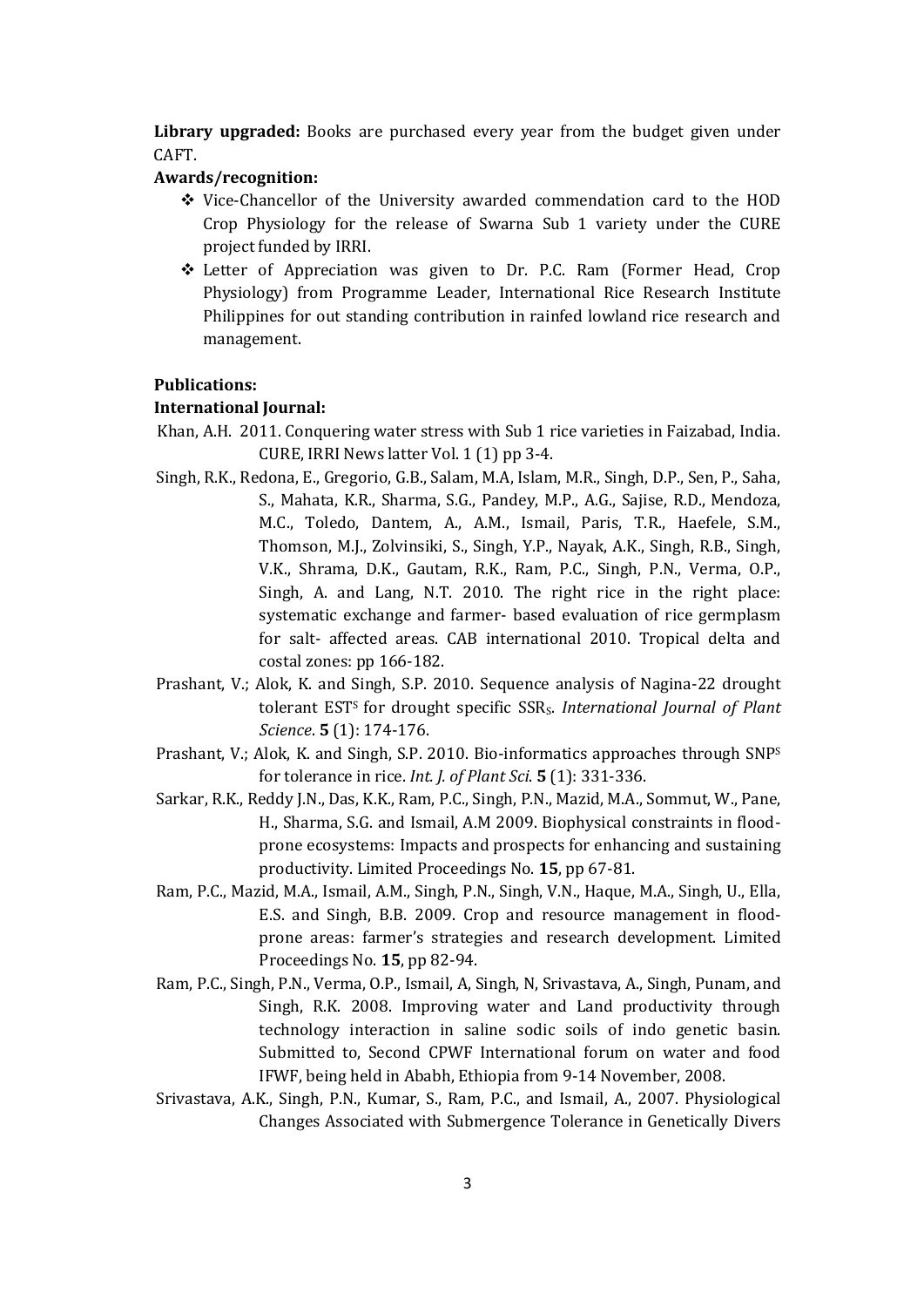Lowland Rice Genotypes. Tropical Agricultural Research Vol. **19**: 240- 253.

#### **Indian Journal:**

- Singh, Nirbhay, Bahadur, Raj, Singh, R. P. and Yadav, R. K. 2011. Effect of seed soaking with zinc nutrition on growth and yield of chickpea (*Cicer arietinum* L.). *J. of Food Legume* **24** (3) : 261-262.
- Yadav, S.K.S., Prasad, S., Yadav, R.K., Yadav, V.K. and Ram, Preet 2010. Phosphorus effect on growth, biochemical changes and yield of rice plant during submergence. Asian Journal of Bio Science -5 (1) 129-133.
- Singh, S.; Aradhan, S. K.; Singh, N. K.; Singh, A. K.; Singh, R. K.; Tyagi, J. P.; Singh, V.N. and Chandra, R. 2009. Genetic analysis of agro-morphologic traits under normal and delayed condition parting in rain fed lowland rice (*Oryza sativa*). *J. of Agricultural Science.* **79** (12): 1036-1041.
- Singh, A.K.; Singh, S.; Singh, Anurudh; Pradhan, S.K., Tyagi, J.P. and Singh, Alok 2009. Physiological marker traits associated with sub-mergence tolerance of lowland rice (*Oryza sativa*). *Ind. J. of Agricultural Science.* **79** (a): 687- 693.
- Bahadur Raj, Chaturvedi, G. S., Singh, R. P. and Singh, Nirbhay 2008. Effect of soil moisture levels on chlorophyll, nitrogen, protein and starch contents in lentil genotypes (*Lens culinaris* Medic). *Ad. Plant Sci.,* **20** (II) Supple. 93-97.
- Kushwaha, D.S., Bahadur, Raj, Rajput, R.K., Singh, R.P. and Yadav, R.K. 2008. Effect of plant growth regulator and chemicals on growth, yield, and yield attributes and grain quality of mungbean [*Vigna radiata* (L) Wilczek]. *Ad. Plant Sci.,* **20** (II) Supple. 81-83.
- Pandey, B., Singh, R.P. and Bahadur, Raj 2008. Identification and analysis of protein from wild species of pigeon pea (*Cajanus cajan* L. Millspaugh) in way to develop resistant against pod borer (*Helicoverpa armigera*). *Ad. Plant Sci.,* **20** (II) Supple. 91-92.
- Singh, M.P., Bahadur Raj, Yadav, R.K., Singh, S.N. and Tomar, S.K. 2008. Influence of *Rhizobium* and phosphorus on pod yield and quality of cow-pea (*Vigna ungiculata* L. Walp.). *Academy of Plant Science,* **20** (II) Supple. 53-54.
- Rajput, R.K., Katiyar, T.P.S., Yadav, A.S., Kumar, V., Upadhyay, M.K. and Bahadur, Raj 2008. Performance of hybrid rice on yield, uptake, NUE and root characteristics under different moisture regimes and split application of nitrogen. *Ad. Plant Sci.,* **20** (II) Supple. 85-87.
- Yadav, R.K., Bahadur Raj, Singh, Nirbhay and Chaturvedi, G.S. 2008. Effect of bioregulators on growth and grain yield in field pea. J. of Food Legume **21**(3): 206-207.
- Singh, Sanjay; Singh, A.K.; Singh, H.P. and Singh, R.S. 2008. Genetic analysis for seed germination callus induction and survival of rice under salt at in vitro condition. *Oryza.* Vol. **4** (1) : 12-17.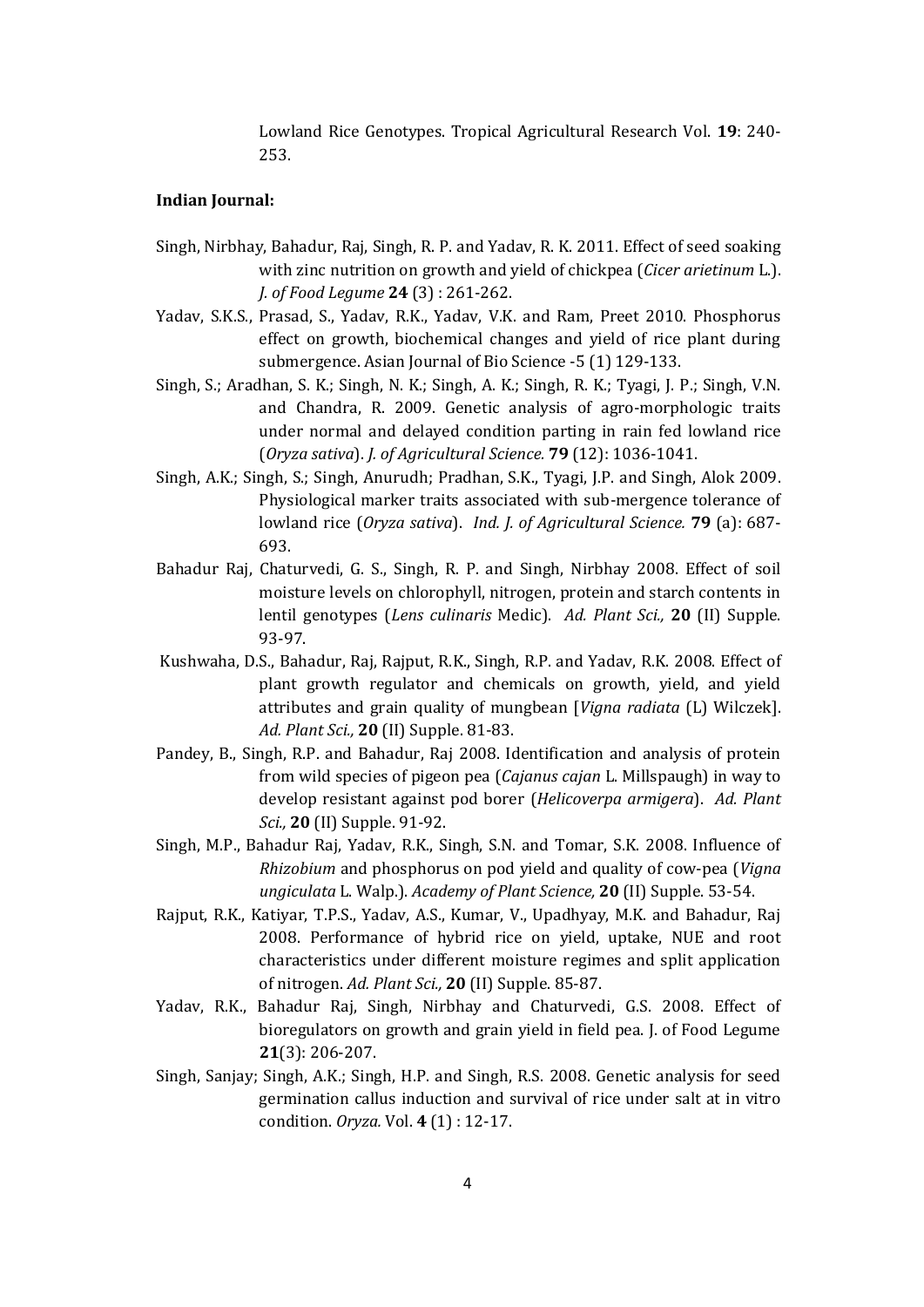- Prashad, Shambhoo, Ram, P.C., Singh, M.P., Yadav, R.K. and Singh, Jitendra 2008. Physiological status and field of maize genotypes under upto logging regimes. International Journal of plant Science Agricultural society, vol. **3** (1), 101-105.
- Yadav, R.K., Bahadur, Raj, Singh, Nirbhay and Chaturvedi, G.S. 2008. Effect of regulators on growth and grain yield in field pea (*Pisum sativum* L.). Journal of food legumes. **21**, No. 2008, pp- 206-207.
- Kumar, Mukund, Singh, Satyendra Kumar, Ram, P.C., Singh, P.N. & Singh, S.P. 2007. Nutrient Management in Nursery for Improving Submergence tolerance and productivity of Low land rice (*Oryza sativa* L.). Advances in Plant Science **20** (11) Supple: 121-123.
- Ram, P.C.; Singh, P.N., Singh, N., Kumar S., Singh, S.P., Singh, B.B. & Ismail, A. 2007. Molecular and Physiological aspects of yield enhancement in rice under submerged environments. National Seminar on Plant Physiology: Physiological and Molecular Approaches for Increasing yield and quality of Agricultural, Horticultural and Medicinal Plant under changing Environment on 29-30 Nov. & 1 December, 2007. Organized by Dr. B.S. Konkan Krishi Vidyapeeth, Dapoli (M.S.) pp- 33-40.
- Singh, N.K.; Singh, S. and Singh, A.K. 2007. Study of heterosis in rice (*Oryza sativa* L.) using line and under maling system. *Oryza,* Vol. **44** (3): 260-263.
- Singh, S.P.; Verma, D.K.; Singh, S.K. and Kumar, Mukund 2007. Effect of new herbicide on growth and yield parameters of wheat (*Triticum aestivam* L.). *Advances in Plant Science.* **20** (II): 117-120.
- Mishra, Roopam; Chaturvedi, G.S. and Singh, S. P. 2007. Influence of potassium application on biochemical component of upland rice expressed to water deficit at vegetative stage. *Advances in Plant Science.* **20** (II): 137- 140.
- Ram, P.C.; Singh, P.N.; Singh, N.; Kumar, S.; Singh, S.P.; Singh, B.B. and Ismail, A. 2007. Molecular and physiological aspects of yield enhancement in rice under sub-merged environment. Proceeding of National seminar in plant physiology, 29-30 Nov. and 1 Dec. 2007 Dapoli, Maharashtra.
- Singh, Uma; Ram, P.C.; Singh, S.P. and Yadav, R.K. 2007. Beneficial effects of seed priming with  $GA_3$  on growth and biochemical constituents of Urdbean under saline condition. *Annuls of Agri. Bio. Research*, **12** (2): 127-132.
- Kumar, Mukund; Singh, S.K.; Ram, P.C.; Singh, P.N. and Singh, S.P. 2007. Nutrient management in nursery for improving submergence tolerance and productivity of lowland rice (*Oryza sativa* L.). *Advance in Plant Science*, **20** (II): 121-123.
- Kushwaha, D.S., Raj, Bahadur, Rajput, R.K., Singh, R.D. and Yadav, R.K. 2007. Effect of plant growth regulator and chemicals on growth, yield attributes and grain quality of (*Vigna radiata* L.). Advances in Plant Science (II) supplement 81-83.
- Singh, Uma, Ram, P.C., Singh, S.P. and Yadav, R.K. 2007. Beneficial effect of seed priming with GA, on growth and biochemical constitutes under saline condition. Annals of Agri. Bio research **12** (2) : 127-137.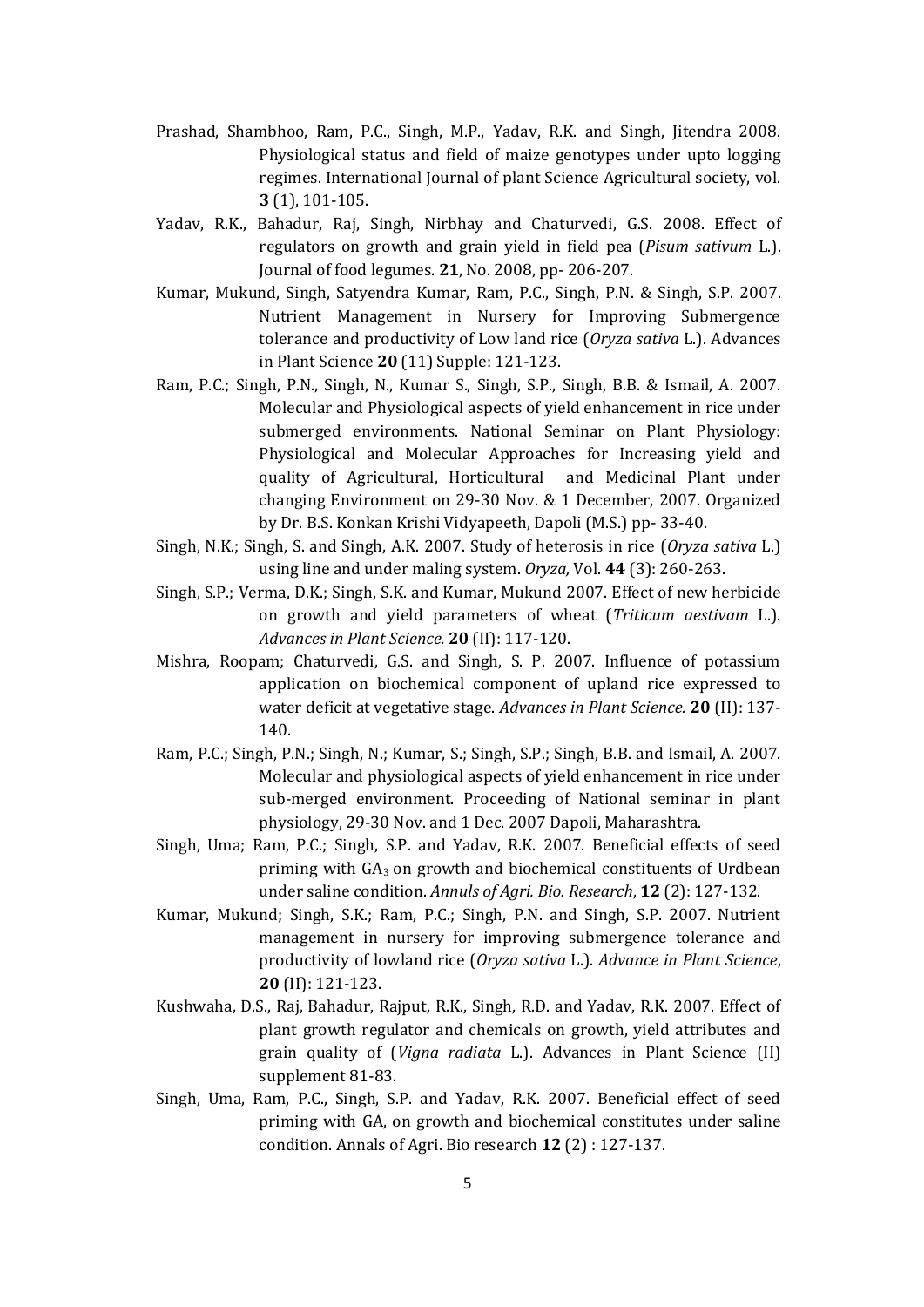- Singh, M.P., Bahadur Raj, Yadav, R.K., Singh, S.N. and Tomar, S.K. 2007. Influence of *Rhizobium* and phosphorus on pod yield and quality of cow-pea (*Vigna ungiculata* L. Walp.). *Ad. Plant Sci.* (II) Supple. 53-54.
- Yadav, P.K. Khan, A.H. and Yadav, A.S. 2007. Effect of herbicides on biochemical and growth parameters of chickpea (*Cicer arientinum*). Indian J. Agricultural Sci. **77** (8) 542-543.

### **Chapter Published in Books:**

- 1. Khan, A.H., Shukla, R.P., Chaturvedi, Sumit and Chaturvedi, G.S. (2009). Mode of Action of Herbicides in Plant, In Book : Physiological and Biotechnological Manipulations for Enhancing Plant Productivity, pp- 125-137, Pointer Publisher, Jaipur.
- 2. Singh, A.K., Singh, B.N., Singh, V.N. and Chaturvedi, G.S. (2009). Physiology of cereal crops: Perspective and molecular Approaches, pp- 121-144, Pointer Publisher, Jaipur.
- 3. Srivastava, Avinash, C., Singh, A.K., Tiku, A.K. and Pal, Madan (2009). Mineral Nutrition of Temperate Fruit Crops, pp- 264, Pointer Publisher, Jaipur.
- 4. Ram, P.C., Singh, Uma, Singh, P.N., Singh, Punam, Singh, S.P., Verma, O.P., Srivastava, A.K., Mauriya, A.K., Chaturvedi, G.S., Singh, B.B. and Ismail, A.M. (2009). Adoption to plants to flooding stress: Strategies for improving tolerance and productivity: pp- 66-99, Pointer Publisher, Jaipur.
- 5. Chaturvedi, G.S., Singh, A.K., Singh, S.P., Singh, V.N., Singh, Uma, Singh, P.N., Singh, R.P. and Singh, Anuradha (2009). Research contribution of some Indian plant Physiologist. Abiotic Stresses and Plant Productivity, 99- 237-250, Pointer Publisher, Jaipur.
- 6. Ram, P.C., Singh, P.N., Punam, Verma, O.P. Srivastava, A.K., Mauriya, A.K., Mauriya, D.C. Singh, V.K. and Ismail, A.M. (2009). Physiology and molecular approaches of yield improvements under excess water stress environments. Crop Production under Diverse Environments, pp- 15-38, Pointer Publisher, Jaipur.

### **Books:**

- **1)** G.S. Chaturvedi, P. C. Ram, A.K. Singh (2009) Physiological Basis of Crop Production & Improvement, Published by Pointer Publisher, Jaipur
- **2)** G.S. Chaturvedi, P. C. Ram (2009) Crop Production Under Diverse Environments, Published by Pointer Publisher, Jaipur
- **3)** G.S. Chaturvedi, P. C. Ram, (2009) Physiological and Biotechnological Manipulations for Enhancing Plant Productivity, Published by Pointer Publisher, Jaipur
- **4)** G.S. Chaturvedi, P. C. Ram, (2009) Abiotic Stresses and Plant Productivity, Published by Pointer Publisher, Jaipur

**Bulletin Published for the Farmers:** (Technology developed for rice under submergence & salt affected soils)

- **1.** ck<+ xzLr {ks=ksa esa /kku dh lQy [ksrh% vk/kqfud rduhd
- **2.** Ålj Hkwfe dh mRikndrk c<+kus dh vk/kqfud rduhfd;k¡